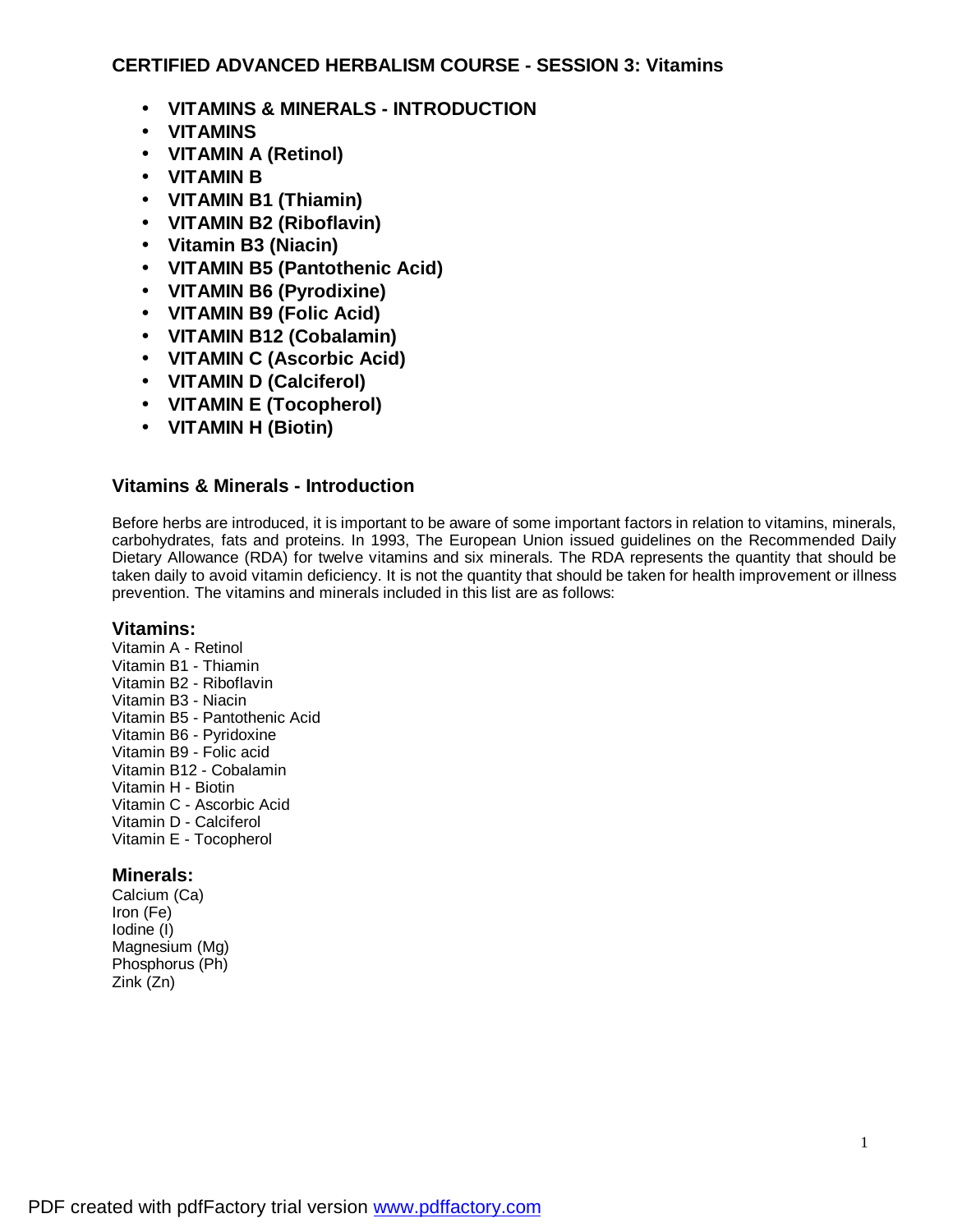# **Vitamins:**

Vitamins are substances of organic origin and are necessary for the successful operation of all bodily functions. Additionally vitamins are important in the body for processing proteins, fats and carbohydrates, and also for a healthy immune system.

A lack of vitamins can cause various illnesses. A total lack of vitamins is called avitaminosys and a deficiency of vitamins is called hypovitaminosys.

There are two major types of vitamins:

- 1. Vitamins that can be diluted in water. Any excess of these vitamins **can not** be retained in the body.
- 2. Vitamins that can be diluted in fats. Any excess of these vitamins **can** be retained and stored in the body.

## **Vitamin A (Retinol):**

Vitamin A is important for the growth and development of the body, especially in children. It is also important for healthy skin and for ability to see in the dark. It was discovered in 1913.

Vitamin A can be found in meat, animal products (milk, butter, eggs, etc.), and some vegetables and fruits. The following vegetables and fruits are rich in vitamin A; carrot, raw cabbage, tomato, lettuce, cauliflower and yellow color fruit (yellow apple, yellow pear etc.).

If a child is suffering from a dry cough and ordinary medicine does not appear to be working, then a vitamin A deficiency could be the problem. The probable cause of the cough in this case is the poor regeneration of cells in the upper respiratory tract, which causes dust particles and hence bacteria to stick to the throat. This creates irritation and a cough results. Another indicator of a lack of vitamin A is a loss of sight at dusk. Vitamin A deficiency can also have a negative impact on the immune system and the body becomes more vulnerable to illness.

#### **Top 5 sources of vitamin A:**

- 1. Calf's liver 29,730µg per 100g
- 2. Butter 815µg per 100g
- 3. Margarine 780µg per 100g
- 4. Egg yolk 535µg per 100g
- 5. Cream Cheese 385µg per 100g

#### **RDA (EU) - 800µg (1g = 1 000 000µg) RDA (USA) - 5000iu (International Units)**

The RDA for vitamin A is the equivalent to 3 grams of grilled calf's liver or eight eggs.

#### **Diluent:** fat

## **Vitamin B:**

Vitamin B was discovered during research into a remedy for beriberi, which was an illness common in the Far East. The strange thing about the illness was that it mainly affected the middle classes and left the poorer element in that society almost unaffected. The discovery was then made that the reason for the illness was that the middle class diet consisted mainly of glazed (skinless, peeled) rice, whereas the poorer people used unglazed rice. As vitamin B is found in the skin of the rice, unglazed rice is clearer much more beneficial to the body than its glazed equivalent. There are some known variations of vitamin B; from B1 to B12. Vitamin B can be found in green vegetables, liver, red meat, eggs, seed skins, brown bread and unprocessed wheat. Vitamin B deficiency can also cause anemia.

## **Vitamin B1 (Thiamin):**

2 This vitamin is important for the maintenance of the nervous system and for carbohydrate metabolism. It also improves memory and helps reduce sugar cravings. It is also crucial for the efficient performance of certain enzymes, which increases energy levels in the body. It should be noted that regular intakes of this vitamin is important because the body only stores small quantities.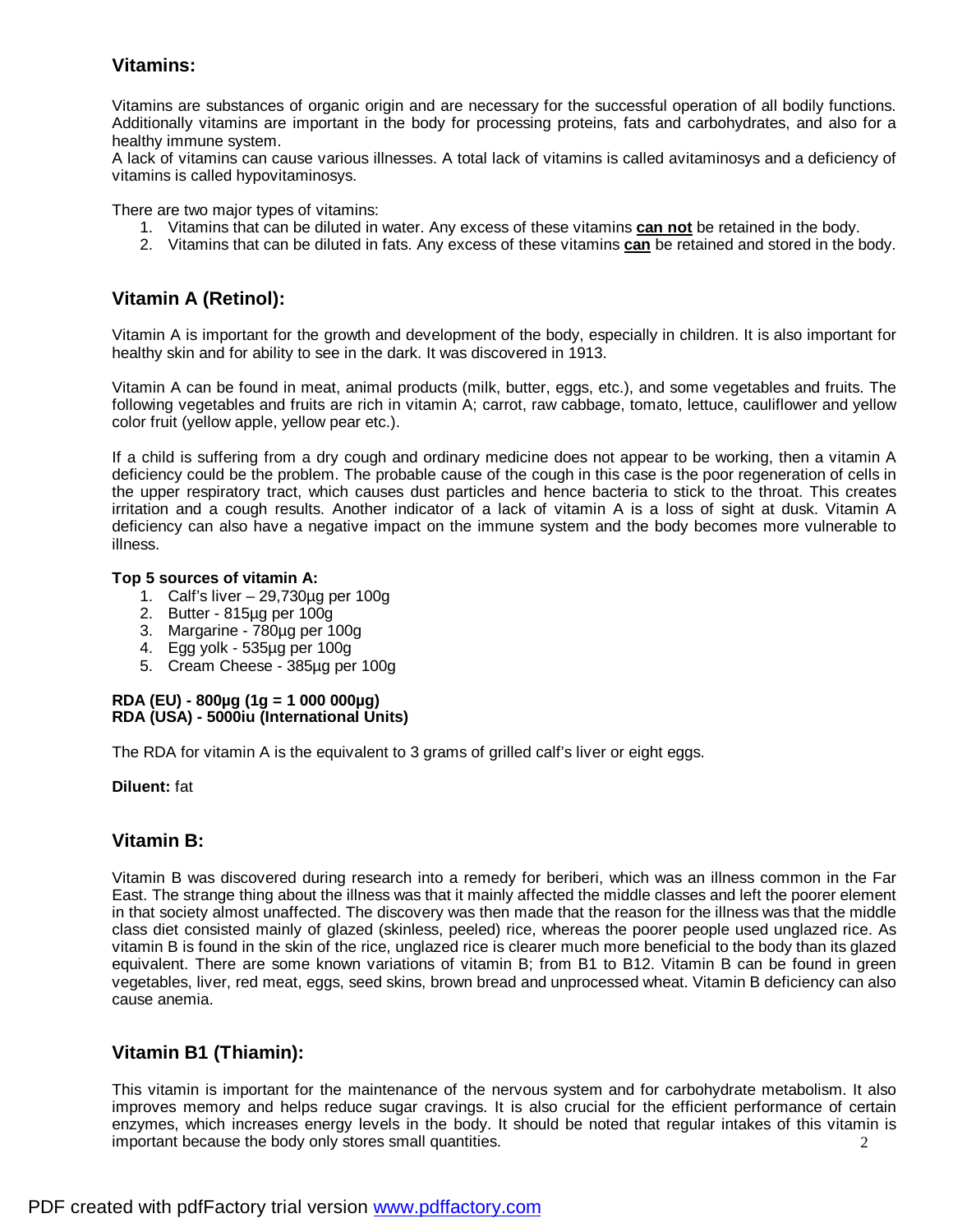#### **Top 5 sources of vitamin B1:**

- 1. Yeast extract 4.25mg per 100g
- 2. Peas 0.89mg per 100g
- 3. Oranges 0.70mg per 100g
- 4. Fortified cornflakes 0.65mg per 100g
- 5. Boiled potatoes 0.59mg per 100g

### **RDA (EU) - 1.4mg (1g = 1 000mg) RDA (USA)- 1.2mg - 1.5 mg (1g = 1 000mg)**

The RDA for vitamin B1 is the equivalent to one bowl of fortified breakfast cereal or a serving of pork.

**Diluent:** water

# **Vitamin B2 (Riboflavin):**

This vitamin is needed for healthy digestion and for regeneration of the body. It also improves energy levels, maintains healthy skin and keeps nails and hair healthy.

# **Top 5 sources of vitamin B2:**

- 1. Marmite (Yeast) 11.0mg per 100g
- 2. Lamb's liver 4.4mg per 100g
- 3. Pig's kidney 2.1mg per 100g
- 4. Fortified cornflakes 1.3mg per 100g
- 5. Cheddar cheese 0.4mg per 100g

### **RDA (EU) - 6.0mg (1g = 1 000mg) RDA (USA) - 1.7mg (1g = 1 000mg)**

The RDA for vitamin B2 is the equivalent to two large bowls of fortified cereal with skimmed milk.

**Diluent:** water

# **Vitamin B3 (Niacin):**

This vitamin is part of the complex B vitamins. It is required for the efficient functioning of the digestive tract and nervous system. It also lowers high cholesterol.

# **Top 5 sources of vitamin B3:**

- 1. Chicken 12.8mg per 100g
- 2. Pork 11.0mg per 100g
- 3. Beef 10.2mg per 100g
- 4. Wheat germ 9.8mg per 100g
- 5. Turkey 8.5mg per 100g-

## **RDA (EU) - 8.0mg (1g=1 000mg) RDA (EU) - 1.3mg - 1.8mg (1g=1 000mg)**

The RDA for vitamin B3 is the equivalent to one portion of mixed nuts, roast chicken or a serving of cornflakes.

**Diluent:** water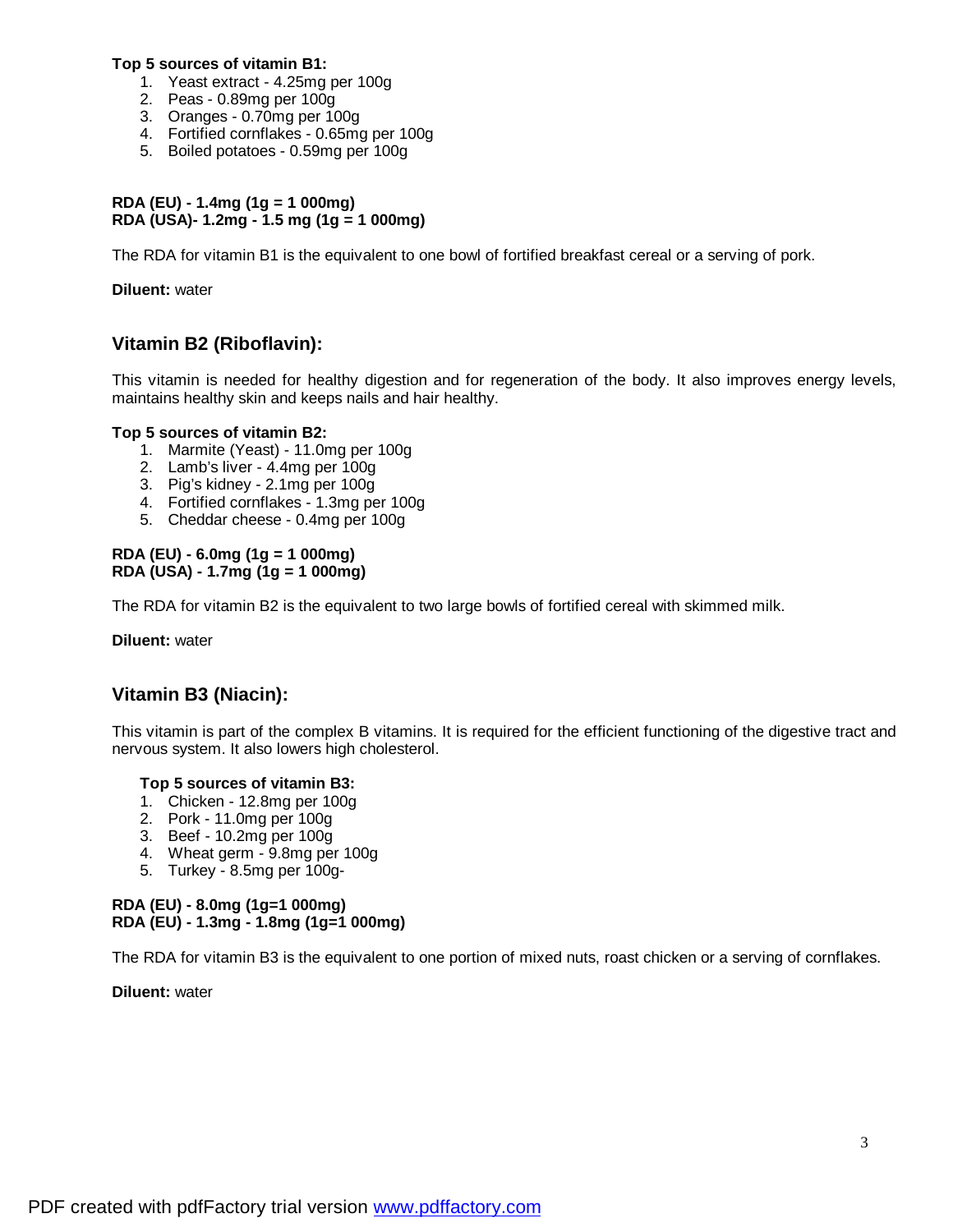# **Vitamin B5 (Pantothenic Acid):**

This vitamin is required for releasing energy from fat and for maintaining normal body growth. It also speeds up the healing of wounds.

### **Top 5 sources of vitamin B5:**

- 1. Calf's liver 8.4mg per 100g
- 2. Plain peanuts 2.66mg per 100g
- 3. Sesame seeds 2.14mg per 100g
- 4. Pecan nuts 1.71mg per 100g
- 5. Walnuts 1.6mg per 100g

### **RDA (EU) - 6.0mg (1g=1 000mg) RDA (USA) - 4.7mg (1g=1 000mg)**

The RDA for vitamin B5 is the equivalent of 100g of roasted calf's liver

**Diluent:** water

# **Vitamin B6 (Pyridoxine):**

This vitamin is required for digesting proteins from amino acids, the creation of antibodies and red blood cells and for the maintenance of a healthy digestive track and nervous system. It also helps ease pre-menstrual syndrome and improves moodiness and fatigue.

### **Top 5 sources of vitamin B6:**

- 1. Wheat germ 3.3mg per 100g
- 2. Ox liver 0.83mg per 100g
- 3. Cod 0.38mg per 100g
- 4. Turkey 0.32mg per 100g
- 5. Beef 0.30mg per 100g

#### **RDA (EU) - 2.0mg (1g=1 000mg) RDA (USA) - 2.0mg (1g=1 000mg)**

The RDA for vitamin B6 is the equivalent to one serving of salmon with a baked potato.

**Diluent:** water

# **Vitamin B9 (Folic acid):**

This vitamin is required for the maintenance of a healthy digestive track and nervous system and together with vitamin B12 helps to generate red blood cells. It also prevents some birth defects and may reduce the risk of heart disease.

#### **Top 5 sources of vitamin B9:**

- 1. Ox liver 290µg per 100g
- 2. Fortified cereal 250µg per 100g
- 3. Brussels sprouts 110µg per 100g
- 4. Peanuts 110µg per 100g
- 5. Spinach 90 µg per 100g

### **RDA (EU) - 300µg (1g = 1 000 000µg) RDA (USA) - 400µg (1g = 1 000 000µg)**

The RDA for vitamin B9 is the equivalent to three servings of fortified breakfast cereal.

**Diluent:** water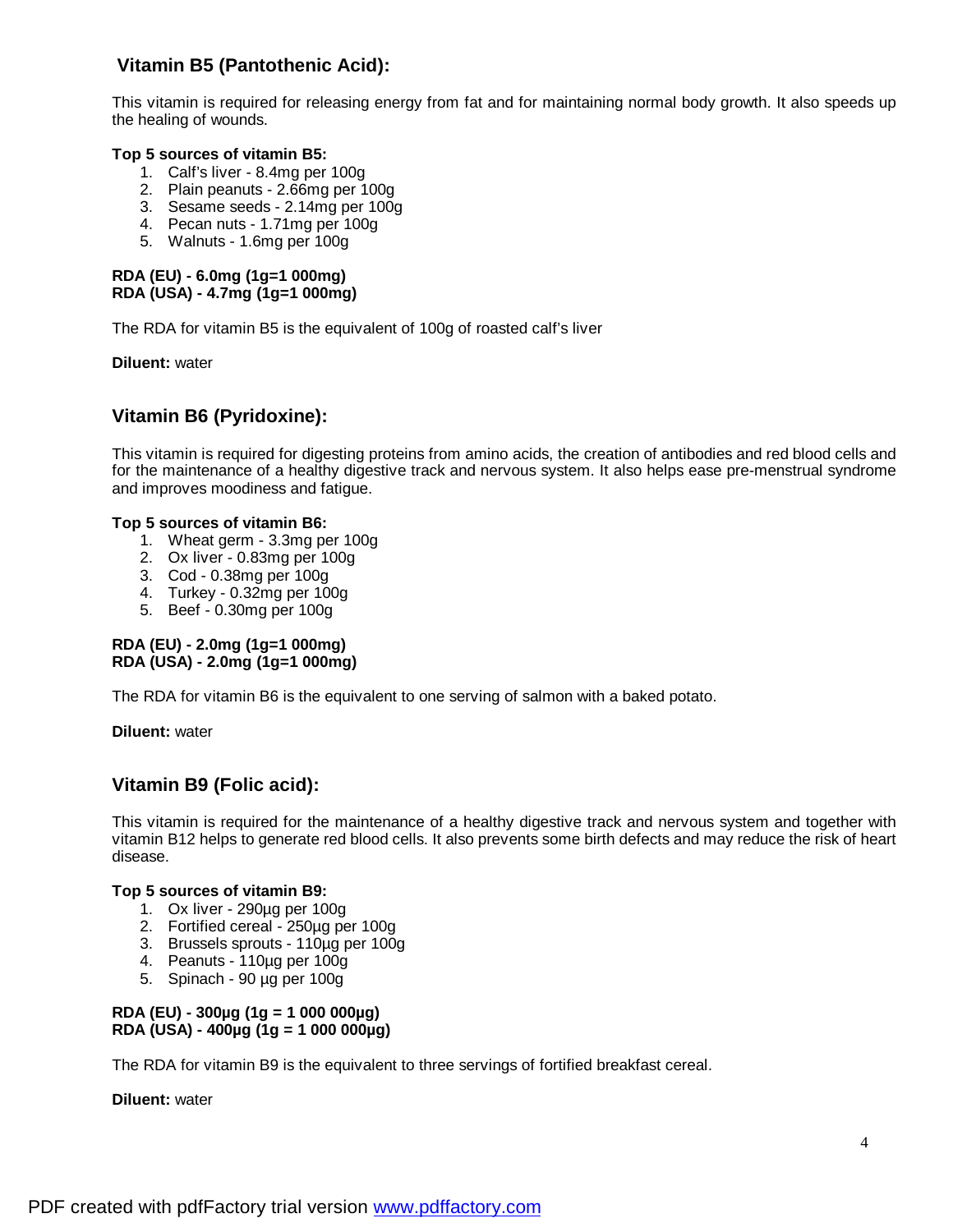# **Vitamin B12 (Cobalamin):**

This vitamin is important for the healthy maintenance of the nervous system as it assists in the production of red blood cells and splitting of cells during the growth of the body.

### **Top 5 sources of Vitamin B12:**

- 1. Lamb's liver 81µg per 100g
- 2. Liver pate 7.2µg per 100g
- 3. Duck 3.0µg per 100g
- 4. Eggs 2.5µg per 100g
- 5. Cod 2.0µg per 100g

#### **RDA (EU) - 2µg (1g = 1 000 000µg) RDA (USA) - 3µg (1g = 1 000 000µg)**

The RDA for vitamin B12 is the equivalent to one 50g serving of beef.

**Diluent:** water

# **Vitamin C (Ascorbic Acid):**

Vitamin C can be found in fresh fruit and vegetables. In most cases, cooking fruit or vegetables partially destroys the vitamin C content. Vitamin C deficiency, also known as scurvy, causes bleeding of gums and bowels. Vitamin C helps to absorb iron from food and speeds up the healing process.

### **Top 5 sources of vitamin C:**

- 1. Guava 230mg per 100g
- 2. Black currants 200mg per 100g
- 3. Green pepper 120mg per 100g
- 4. Broccoli 87mg per 100g
- 5. Strawberries 77mg per 100g

### **RDA (EU) - 60mg (1g=1 000mg) RDA (USA) - 60mg (1g=1 000mg)**

The RDA for vitamin C is the equivalent to one glass of orange juice.

**Diluent:** water

# **Vitamin D (Calciferol):**

Vitamin D has a very important role in bone formation, which starts in the womb and continues until childhood. Vitamin D is not found in great quantities in normal everyday diets. It is mainly found in milk, butter and eggs. It can also be produced in the skin if it is exposed to the sun. Vitamin D is also important for absorbing calcium and phosphorus from the diet.

If a child's diet has an insufficient supply of vitamin D, calcium and phosphorus, (brown bread, milk, cheese etc.) then their bones remain soft. This condition can lead to the creation of deformities of the head, chest cage, arms and legs. This condition is known as rickets. As a consequence of this it is recommended that babies are exposed to sunshine. Obviously there are also hazards associated with exposing babies to too much sunshine, so it is always advisable to check with your GP to ensure this is done properly and safely.

### **Top 5 sources of vitamin D:**

- 1. Cod liver oil 210µg per 100g
- 2. Herring 19µg per 100g
- 3. Mackerel 18µg per 100g
- 4. Sardines 11µg per 100g
- 5. Rainbow trout 10.6µg per 100g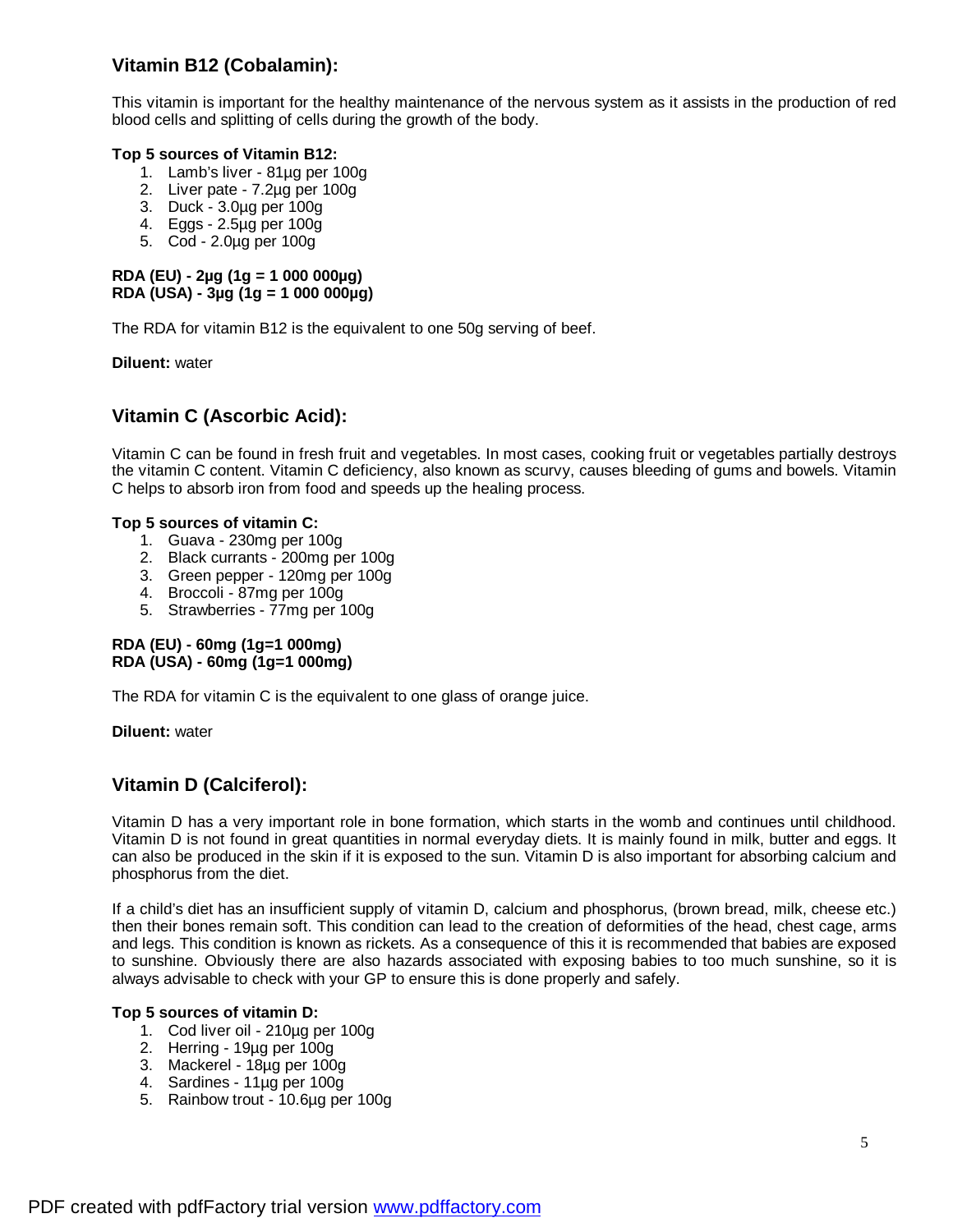The RDA for vitamin D is the equivalent to two canned pilchards in tomato sauce.

**Diluent:** fat

# **Vitamin E (Tocopherol):**

This vitamin helps with the immune system and is important for anemia prevention. It may also reduce the risk of heart disease and help lower the risk of cancer. The full function of this vitamin in the body is yet to be discovered.

### **Top 5 sources of vitamin E:**

- 1. Wheat germ oil 137mg per 100g
- 2. Sunflower seed oil 49mg per 100g
- 3. Sunflower seeds 27mg per 100g
- 4. Hazelnuts 25mg per 100g
- 5. Almonds 24mg per 100g

### **RDA (EU) - 10mg (1g=1 000mg) RDA (USA) - 10mg (1g=1 000mg)**

The RDA for vitamin E is the equivalent to 27g of sunflower seeds.

**Diluent:** fat

# **Vitamin H (Biotin):**

This vitamin is required for releasing energy from fat. It can also help with diabetes and may help with weight loss.

#### **Top 5 sources of vitamin H:**

- 1. Dry roasted peanuts 130µg per 100g
- 2. Crunchy peanut butter 102µg per 100g
- 3. Hazelnuts 76µg per 100g
- 4. Almonds 64µg per 100g
- 5. Egg yolk 50µg per 100g

#### **RDA (EU) - 150µg (1g = 1 000 000µg) RDA (USA) - 300µg (1g = 1 000 000µg)**

The RDA for vitamin H is easily met through a mixed diet, because the body's requirement for vitamin H is very small.

#### **Diluent:** water